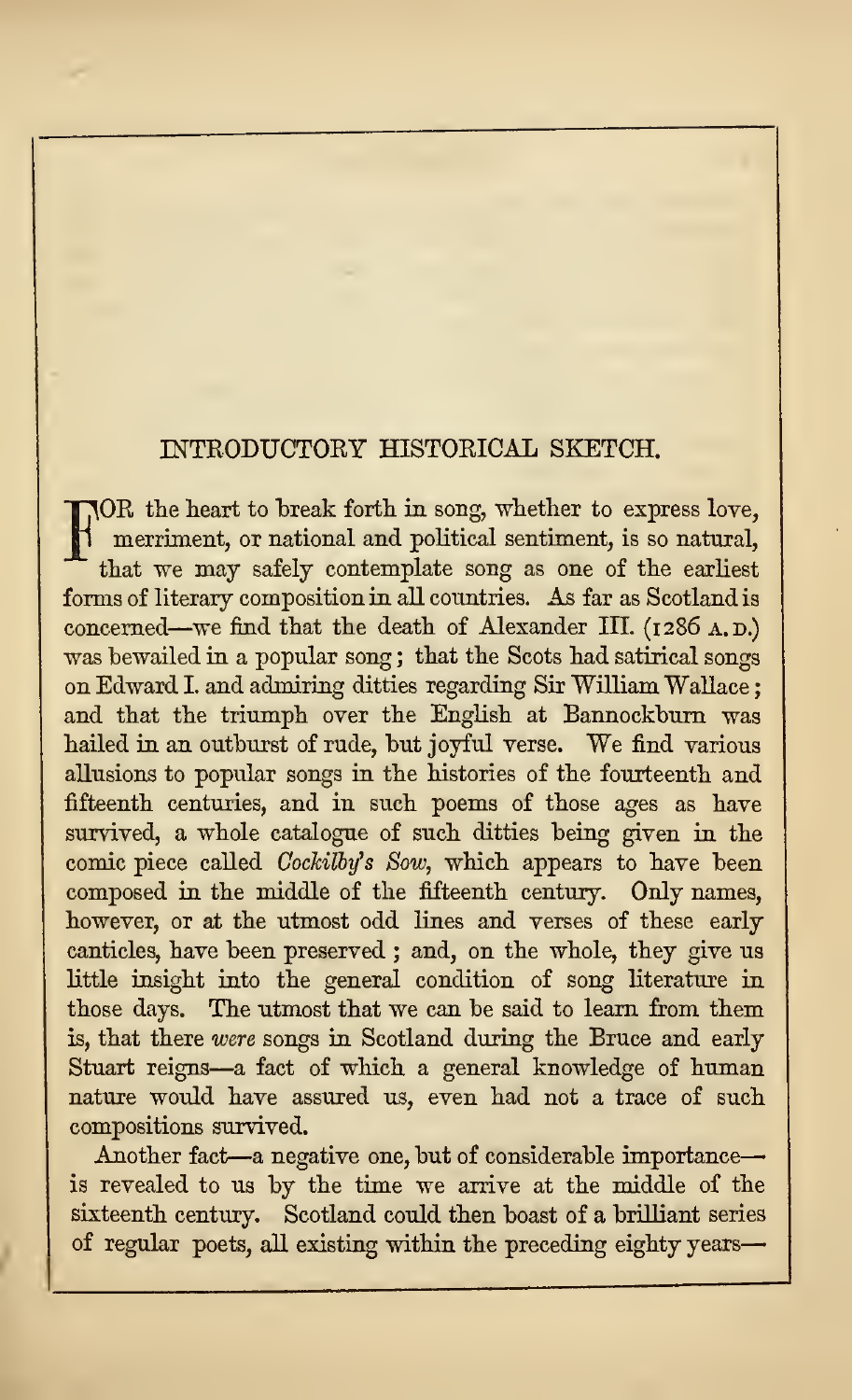### xii INTRODUCTION.

Henryson, Douglas, Dunbar, and others ; but amongst all their compositions, there are none strictly of the nature of songs. Such men never thought of composing songs ; that is, lyrical compositions to be sung to music by the people. The People appear to have been in all but comparatively recent times the makers of their own songs. The occasion was the inspiration. A peasant felt the charms of his mistress, and a song upon that subject came as naturally from him as the sighs he expired. A droll, or <sup>a</sup> romantic, or a tragic occurrence, drew general attention, and was irresistibly crystallised into verse, through the medium of some mind that was poetical without knowing what poetry was. A crisis took place in the national affairs, and it somehow found expression through the same channel. It was beneath the poets of culture, the bishop Gavin Douglas, the priests Kennedy, Henryson, and Dunbar, to contemplate anything so natural and familiar as a subject for their muses.

And such continued to be in a great measure the case for a long time after the middle of the sixteenth century ; for when we examine the writings of Montgomery and Drummond, of Hume and Wedderburn, the poets of the reigns of James VI. and Charles L, we discover nothing strictly describable as a popular Scottish song.<sup>1</sup> The composing of such lyrics still mainly rested with the unpretending multitude, as it had always hitherto done. It is only to be admitted, exceptionally, that probably the song of Tak your Auld Cloak about ye, and perhaps one or two others, had been written about the reign of Mary, and, as we may infer from their good literary style, by bards of education and refine ment, albeit too proud to acknowledge a contribution to the anthology of the vulgar. In the whole of the long series of poems collected into the Bannatyne Manuscript, anno 1568, it is remarkable that there are but two pieces—The Wooing of  $\vert$ Jenny and Jock, and Fient a Crum of thee she faws—which have ever been accepted into collections of Scottish songs.

<sup>1</sup> It will be found that a composition of the nature of a song, hut of a formal kind, by Montgomery, has been introduced in this collection.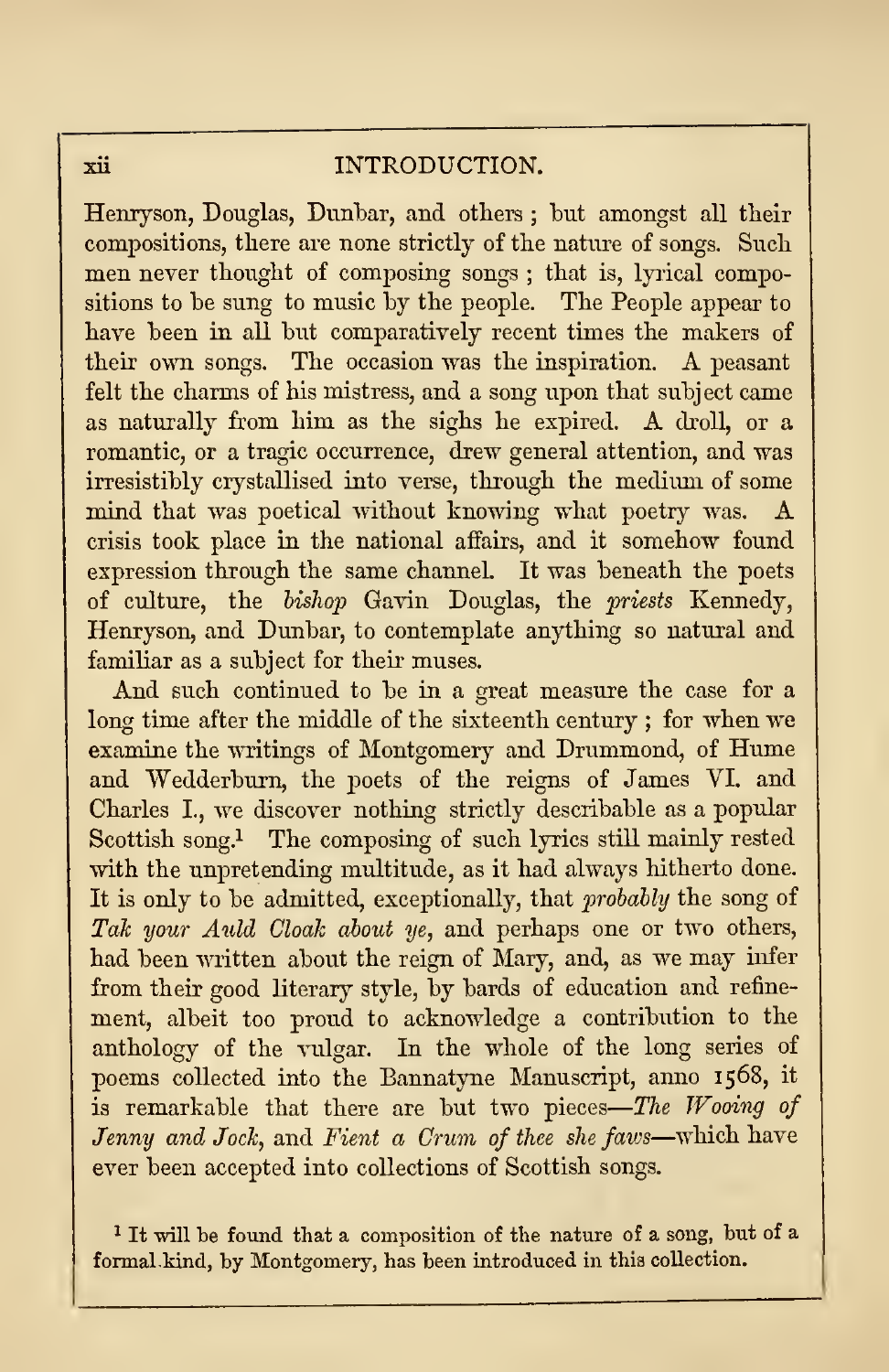# INTRODUCTION. xiii

The long era of the religious struggles brings before us but one fact in respect of our national minstrelsy—namely, that it was looked upon as a thing low, clandestine, and sinful : the clergy treated it as simply one of the bad habits of the people. Of this we have a curious illustration in a Buke of Godly Sangs, which was first printed in 1599, and a second time with additions in 1621, being an assemblage of dull religious lyrics, many of them composed to the tunes of the vulgar songs of the day, with a view to superseding these, ' for the avoidance of sin and harlotrie.' In this indirect and most unexpected manner, we become aware that there was then a popular song called John, come Kiss me now; a lullaby styled  $Ba-lu-la-lu$ ; a song commencing with the significant inquiry, ' Who is at my window ? who, who <sup>1</sup> ' another, styled from its refrain, ' Hey, the day now daws,' &c. Of the success of this attempt to induce the people to chant the institutes of Calvinism, as an improvement upon such subjects as bonny lasses, good ale, and country merrymakings, history does not inform us.

There was indeed an obvious distinction to be made between the words and the tunes ; as, while the former might be coarse, puerile, or otherwise disqualified for decent society, the attrac tions of the music were in no such way alloyed. It has hence resulted that we have a manuscript so early as the reign of Charles I., containing a large selection of the national airs, while no such collection of the songs appears to have been thought of till some generations later. The manuscript in question appears to have been the lute-book of a lady of the family of Skene of Hallyards, so eminent in the law in the reigns of James VI. and Charles I. It contains eighty-five tunes, many of which were dances, as the titles Brangle, Currant, &c, suggest, while others were obviously the airs to which the popular songs of the era were sung. Of the latter, however, but a few can be recog nised as identical with airs still popular, and these for the most part are much altered, and have undergone a change of name. Only two airs still popular—namely, The Flowers of the Forest, and Bonnie Dundee—appear under the same, or nearly the same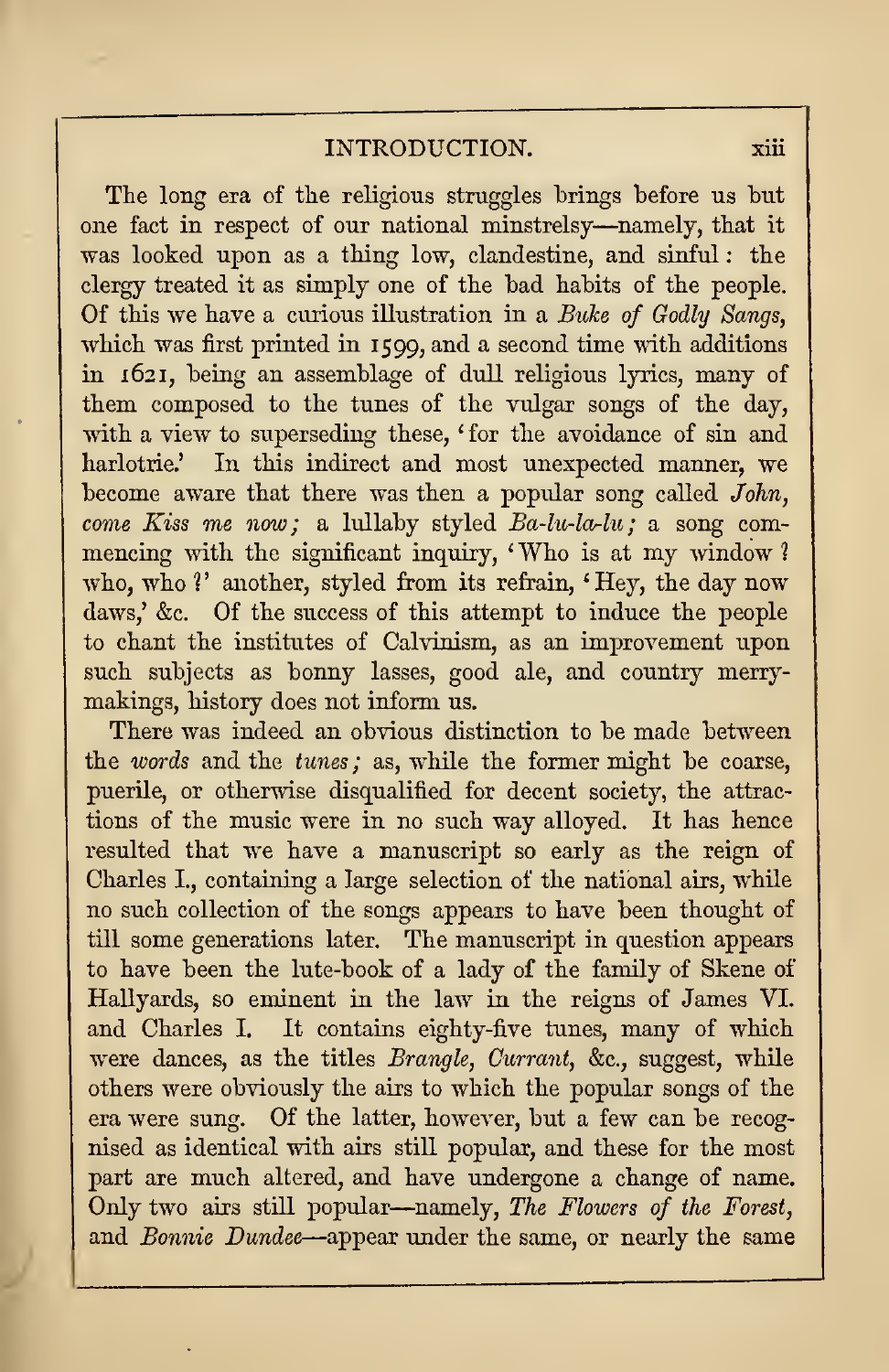#### $\overline{x}$ iv INTRODUCTION.

names, and with little difference of strain, in the Skene Manuscript.<sup>1</sup>

As far as the literature of the subject is concerned, it fully appears to have pursued a life of contempt till after the Restoration, when what Ritson calls the golden age of song commenced in England. The earliest glimpses we have of it on the horizon of the parlour or concert-room, occur in the reigns of Charles II. and James II. It is not in Scotland, however, that it first emerges among the polite, but in England. It fell to the lot of those who supplied music and song to the court and its connected circles in London, to perceive that there was some merit in the songs which passed from mouth to mouth amongst the people of Scotland. They accordingly began to write new verses for the Scotch tunes, and to compose new tunes and songs in what was called 'the Scotch manner:' some of the latter, strange to say, made their way back to Scotland, and were accepted there as true Scotch productions. The famous Thomas Durfey was an active labourer in this field, as appears from his well-known collection styled Wit and Mirth ; and the Roxburghe Collection of broadside ballads in the British Museum, shews that Grub Street contributed a large quota to the stock of what may be called Anglo-Scottish songs.

When Scotland herself began, after the Revolution, to rise above her religious troubles, and to pay some attention to secular matters, the upper class, and especially that section of it which inclined to Episcopacy and Jacobitism, became also aware that their country possessed an inheritance of some value in her popular songs and melodies.<sup>2</sup> There remained, indeed,

<sup>1</sup> The tunes in the Skene Manuscript were printed with a learned dissertation by William Dauney, Esq. Edinburgh, 4to, 1838.

<sup>2</sup> The earliest published collection of Scottish music appears to have been Henry Playford's, which is dated 1700, being for the violin and flute. In the list, which embraces thirty-nine tunes, many of them dances, we recognise what may be presumed to be still existing favourites in,  $I$  love my Love in secret; Good-night, and God be with you; Gingling Geordie ; Stir her up and haud her gaun ; Bessie Bell ; Wap at the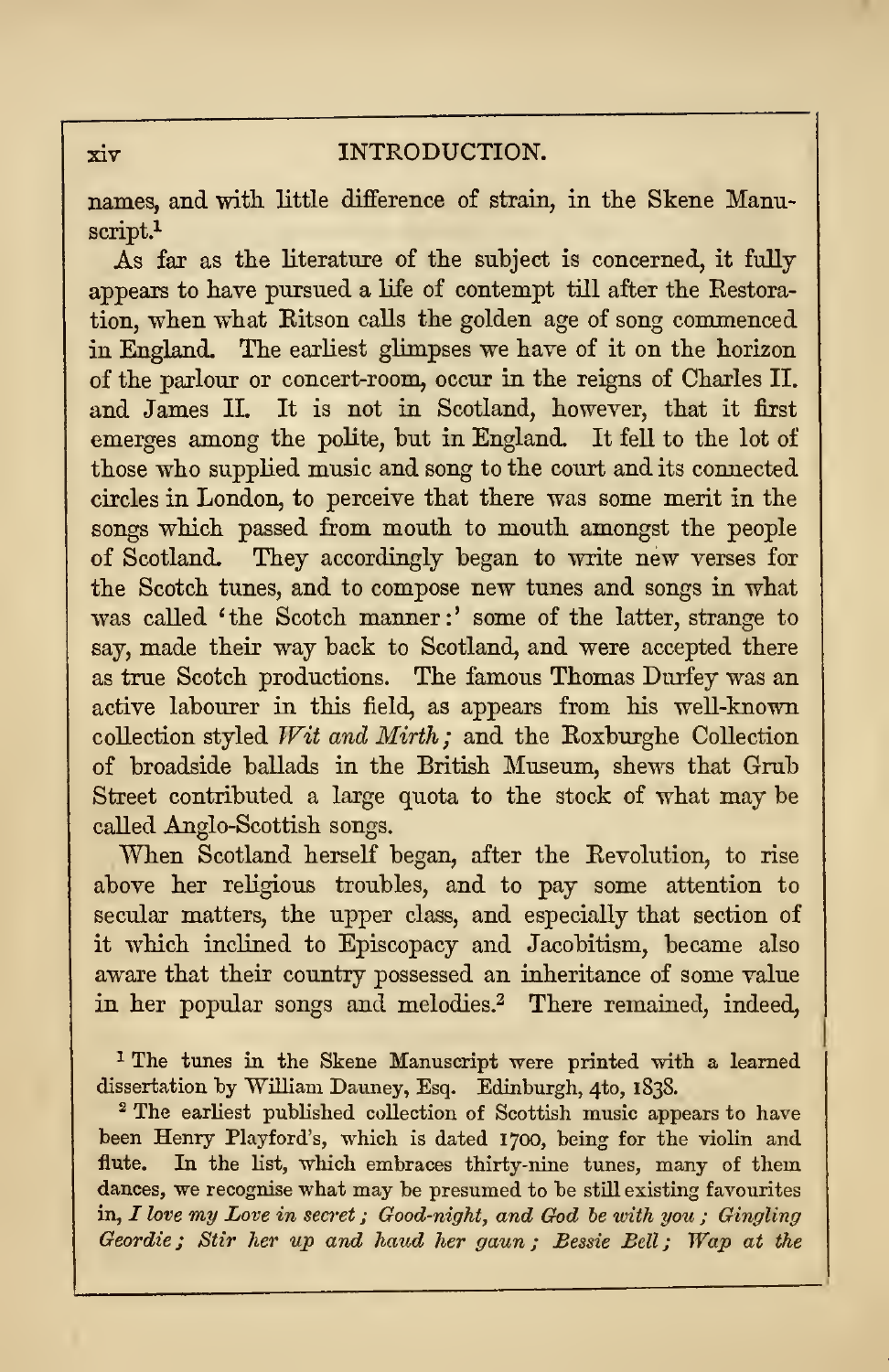## INTRODUCTION. xv

the serious objection that the upland Muse was of upland manners and upland dress. Although the ladies and gentlemen of that day were not by any means what we should now call ovcrrefmed, still they were on a different level from the lads and lasses of the farmer's hall. It became necessary for the reception of the melodies, many of which were of the highest beauty, that they should be adapted to songs of a pure, or comparatively pure character. Accordingly, the era of Anne and George I. is marked by a large fresh growth of Scottish song, mostly by persons of condition, as Robert Crawford, William Hamilton of Gilbertfield, Lady Grizel Baillie, &c.—but, in a greater measure, by Allan Ramsay, who further promoted the cause by his collection of songs styled The Tea-table Mis $cellanu$ , which began to be published in  $1724$ . Under this new flush of song literature, the old popular ditties fell like weeds before a garden culture, to the loss, no doubt, of much we should now wish to possess, for its power of illustrating the history of the national intellect, but as undoubtedly to the benefit of the public taste and morality. Then itwas that such polite society as assembled for the winter in Edinburgh permitted, for the first time, of the singing of Scotch songs at their tea-parties, or other meetings, with the accompaniment, it might be, of the spinnet or lute, but more generally without any such aid, and still more rarely with a second or third voice. Allan Ramsay assisted to make this a favourite amusement by publishing, in connection with his Tea-table Miscellany, a small collection of Scottish airs, the title-page of which, representing a lady at the spinnet and a gentleman with a violoncello, is here reproduced as a sort of glimpse of the musical enjoyments of the period. Nearly about the same time, an instructed musician, named William Thomson, produced a handsome

Widow, my Laddie ; If Love is the cause of my Mourning ; The Birks of  $A$  bergeldie ; For old long syne, my Jo ; Widow, gin thou be waking ; Alas, my heart, that we should sunder; The Lass of Livingstone: The Deil stick the Minister. —See Additional Illustrations to Johnson's Museum, by Mr D. Laing, xc.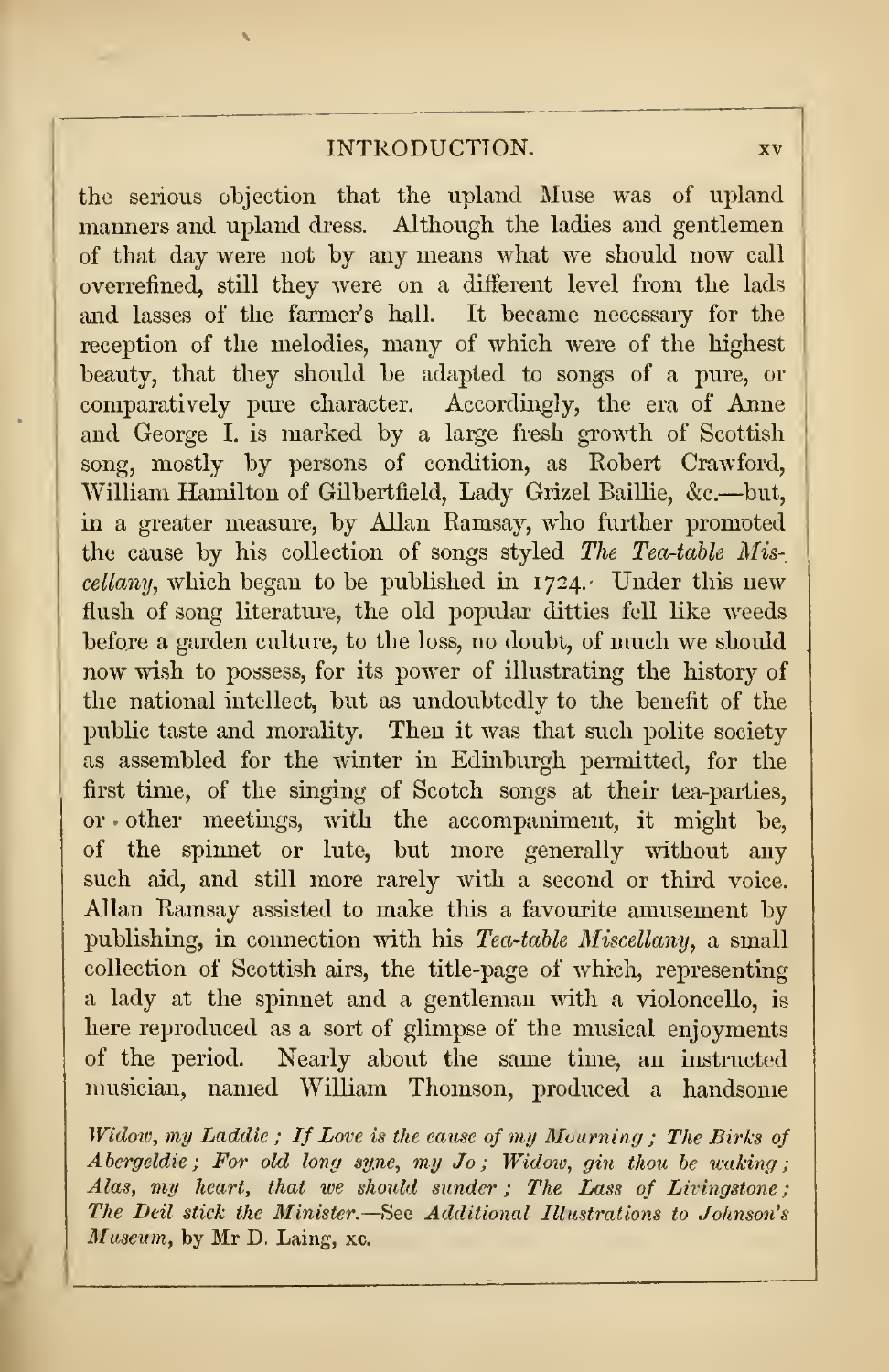#### xvi INTRODUCTION.

assemblage of the best Scotch songs with the music, under the title of Orpheus Caledonius, the first volume of which was dedi cated to the Queen, and the second to the Duchess of Hamilton.



Lady playing on Spinet, with Violoncello Accompaniment. —From <sup>a</sup> volume entitled Music for Tea-table Miscellany, published by Allan Ramsay.

During the sixty years following upon the publication of The Tea-table Miscellany, the repeated editions of that collection and the appearance of several others, particularly the ample one of Mr David Herd, attested the continued esteem of all classes for the national songs of Scotland. In that time, we find many capital songs produced, some of them by persons of elevated station ; as, for example, Sir Gilbert Elliot, Miss Jean Elliot, and Lady Anne Lindsay. Others expressing the feelings of a portion of the community for the cause of the Stuart family, were thrown into the general stock, and not a little to its enrichment, as, some how, what stood ill with the parliamentary senate of- Great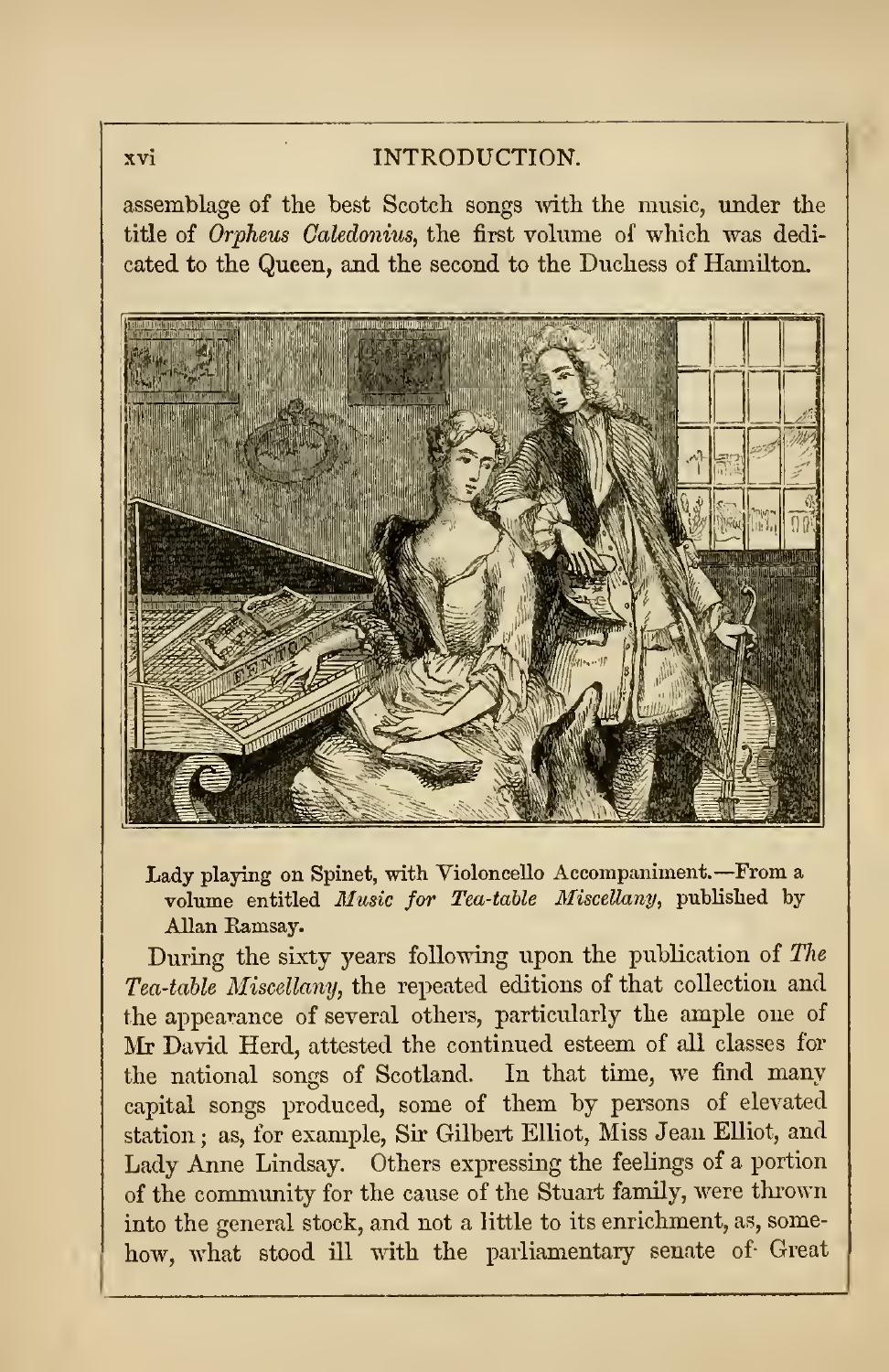## INTRODUCTION. xvii

Britain contrived to make a tolerably fair appearance in the court of Apollo. We find in the productions of this era much effective poetry, free from all objections in point of good taste and morality; but no one can read Mr Herd's volumes (1776) without acknowledging that there was still a great infusion of the rude, and even the licentious, in the class of songs familiar to the common people.

It is also to be observed, that during this middle part of the eighteenth century, considerable additions were made to the national stock of melodies. The popularity which the original rustic airs had acquired in the time of Eamsay, caused a number of airs in the same style to be composed by instructed musicians amongst whom none was more notable than James Oswald, originally a teacher of music, successively at Dunfermline and in Edinburgh, but who, about 1741, settled as a music-publisher in London, where he attained . the appointment of church composer to George III. During the same epoch, several ample collections of the Scottish melodies were published ; one in twelve small volumes by Oswald himself.

It remained for ROBERT BURNS to arise and purge away what dross remained in the national song. At the time of his appear ance in Edinburgh (1787) a worthy tradesman named Johnson, who practised a style of music-engraving by punch or stamp marking, had commenced a collection of the national songs and airs, under the title of the Scots Musical Museum. The project caught the fancy of Burns, and he threw himself into it with characteristic ardour. He contributed songs of his own. He gathered others heretofore inedited. He furnished purified and improved versions of many homely ditties. He noted down many airs also hitherto unknown to paper. He induced others to assist him. At the same time, a respectable musician, Mr Stephen Clark, adjusted the airs and fitted them with accompaniments. The final result was, that Johnson's Museum became all but an exhaustive collection of the Scotch songs and their melodies, the entire number comprehended being six hundred, whereof a hundred and seventy-nine were furnished by Burns,